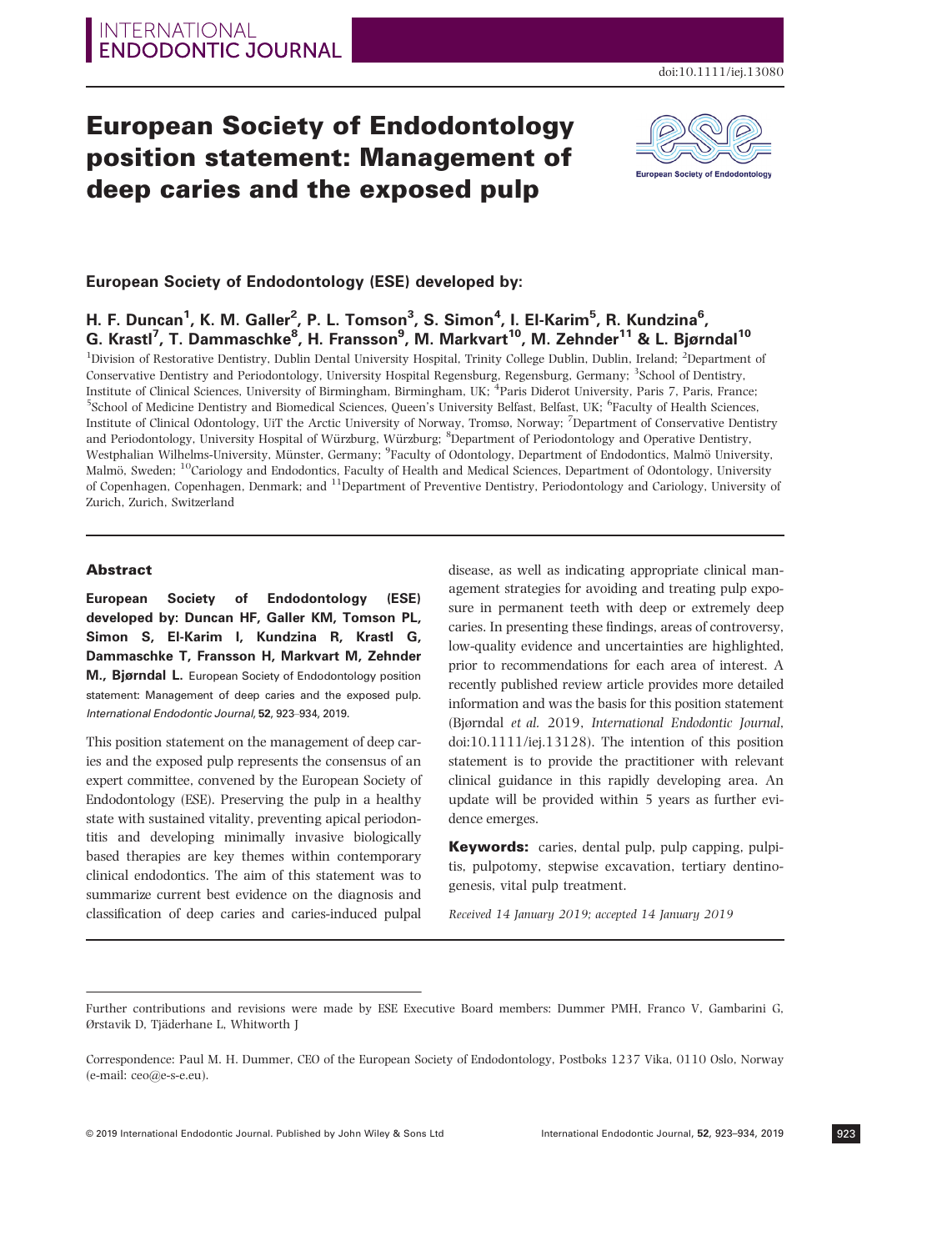# ESE-approved definitions and terminology/glossary

### Deep caries

Caries reaching the inner quarter of dentine, but with a zone of hard or firm dentine between the caries and the pulp, which is radiographically detectable when located on an interproximal or occlusal surface. There is a risk of pulp exposure during operative treatment.

### Extremely deep caries

Caries penetrating the entire thickness of the dentine, radiographically detectable when located on an interproximal or occlusal surface. Pulp exposure is unavoidable during operative treatment.

# Soft, firm and hard dentine

Soft dentine can be excavated with minimum resistance using hand instruments, whilst firm dentine should be resistant to excavation using hand instruments. Hard dentine should be sound and resistant to probe penetration and scratching.

### Selective carious-tissue removal

### Selective removal to soft dentine:

Soft dentine is left only on the pulpal aspect of the cavity, whilst peripheral carious dentine is removed to hard dentine.

### Selective removal to firm dentine

Firm dentine is left only on the pulpal aspect of the cavity, whilst peripheral carious dentine is removed to hard dentine.

### Non-selective carious-tissue removal

Complete removal of soft and firm carious dentine from the periphery and central aspects of the cavity until hard dentine is reached.

### Vital pulp treatment (VPT)

Strategies aimed at maintaining the health of all or part of the pulp.

## Indirect pulp capping

Application of a biomaterial onto a thin dentine barrier in a one-stage carious-tissue removal technique generally to hard dentine. Considered more aggressive than selective carious-tissue removal in one-stage and stepwise excavation. Leaves neither soft nor firm carious dentine behind.

### Selective carious-tissue removal in one-stage

Application of a biomaterial onto a dentine barrier in an indirect one-stage selective carious-tissue removal technique. Removal to soft or firm dentine. Immediate placement of a permanent restoration.

### Stepwise excavation

Application of a biomaterial in an indirect twostage selective carious-tissue removal technique. Temporary restoration placement between visits and re-entry after 6–12 months. First stage involves selective carious removal to soft dentine, to an extent that facilitates proper placement of a temporary restoration, and second stage removal to firm dentine. Final placement of a permanent restoration.

### Direct pulp capping

Following the preservation of an aseptic working field, application of a biomaterial directly onto the exposed pulp, prior to immediate placement of a permanent restoration.

Class I. No preoperative presence of a deep carious lesion. Pulp exposure judged clinically to be through sound dentine with an expectation that the underlying pulp tissue is healthy (exposure due to a traumatic injury to the tooth or an iatrogenic exposure).

Class II. Preoperative presence of a deep or extremely deep carious lesion. Pulp exposure judged clinically to be through a zone of bacterial contamination with an expectation that the underlying pulp tissue is inflamed. Enhanced operative protocol recommended (aseptic procedure using magnification, disinfectant and application of a hydraulic calcium silicate cement).

# Partial pulpotomy

Removal of a small portion of coronal pulp tissue after exposure, followed by application of a biomaterial directly onto the remaining pulp tissue prior to placement of a permanent restoration.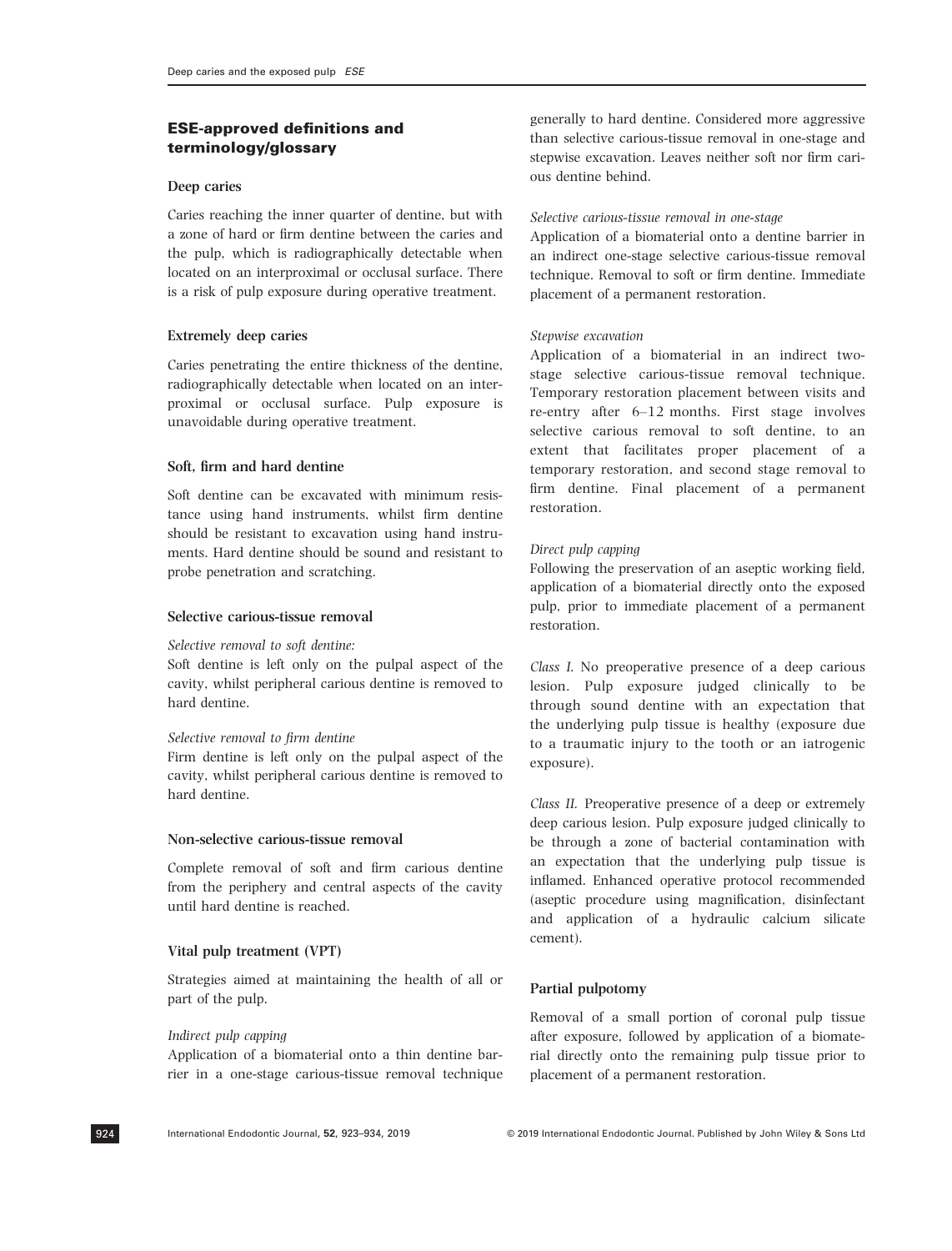# Full pulpotomy

Complete removal of the coronal pulp and application of a biomaterial directly onto the pulp tissue at the level of the root canal orifice(s), prior to placement of a permanent restoration.

# Pulpectomy

Total removal of the pulp from the root canal system followed by root canal treatment, prior to placement of a permanent restoration.

# Summary of key recommendations

| Position<br>statement area                  | Recommendations                                                                                                                                                                                                                                 |
|---------------------------------------------|-------------------------------------------------------------------------------------------------------------------------------------------------------------------------------------------------------------------------------------------------|
| Terminology                                 | ESE-approved definitions highlighted and listed                                                                                                                                                                                                 |
| Classifying disease severity                | Patient signs/symptoms and clinical findings, in combination with caries depth assessed<br>radiographically                                                                                                                                     |
|                                             | Reversible and irreversible pulpitis remain useful, but require revision to reflect the<br>initial nature of irreversible damage, which is partial and confined to the coronal pulp.                                                            |
| Diagnosing the pulpal<br>inflammatory state | History, clinical examination, pulp sensibility testing (electric and cold) and<br>diagnostically acceptable periapical radiographs required<br>CBCT use is not justified                                                                       |
|                                             | Reversible pulpitis symptomless or has episodes of less intense, shorter-lasting pain.<br>Irreversible damage (partial or total) characterized by spontaneous, radiating pain that<br>lingers after removal of stimulus                         |
| Aseptic management                          | Tooth disinfection, sterile technique and rubber dam use at all times throughout the<br>management of deep caries whether pulp exposed or not                                                                                                   |
| Managing deep caries to avoid               | What? Selective one-stage carious-tissue removal or stepwise excavation                                                                                                                                                                         |
| pulp exposure                               | When? Signs and symptoms of reversible pulpitis provided radiographic assessment<br>indicate caries to be no deeper than the pulpal quarter. One surface (occlusal) carious<br>lesions have more predictable outcome than multi-surface lesions |
| Managing carious pulp exposure              | What? Pulp capping (class I [traumatic/iatrogenic] or class II [carious]), partial pulpotomy<br>and full pulpotomy.                                                                                                                             |
|                                             | When? Class II pulp cap or pulpotomy is indicated after the exposure of asymptomatic                                                                                                                                                            |
|                                             | or reversibly inflamed pulp tissue during carious-tissue excavation                                                                                                                                                                             |
|                                             | For class II capping of deep carious lesions, an enhanced protocol should be used;<br>including magnification, a disinfection irrigant and the application of a hydraulic<br>calcium silicate cement                                            |
|                                             | Carious exposure with symptoms indicative of irreversible pulpitis, when no rubber dam<br>being used and instruments contaminated during caries removal, should be treated<br>aseptically with pulpectomy                                       |
|                                             | Alternatively full pulpotomy may be successful using an aseptic technique in cases<br>where there is partial irreversible pulpitis in the coronal pulp; however, better long-term<br>prospective randomized data is required                    |
| Vital pulp treatment materials              | A hydraulic calcium silicate or a glass ionomer cement should be placed over the deep<br>dentine when pulp is not exposed                                                                                                                       |
|                                             | Hydraulic calcium silicate material placed directly onto the exposed pulp in pulp<br>capping, partial pulpotomy or full pulpotomy prior to definitive restoration                                                                               |
| Follow-up after vital pulp treatment        | Monitored by history and clinical radiographic examination at 6 months, supplemented<br>by periapical radiograph at 1 year                                                                                                                      |
|                                             | If symptoms persist or there is uncertainty regarding healing the tooth should continue<br>to be assessed at regular intervals                                                                                                                  |
|                                             | Thermal and electric pulp sensibility testing should be carried out to monitor pulpal<br>response, noting that teeth with full pulpotomy will be unresponsive                                                                                   |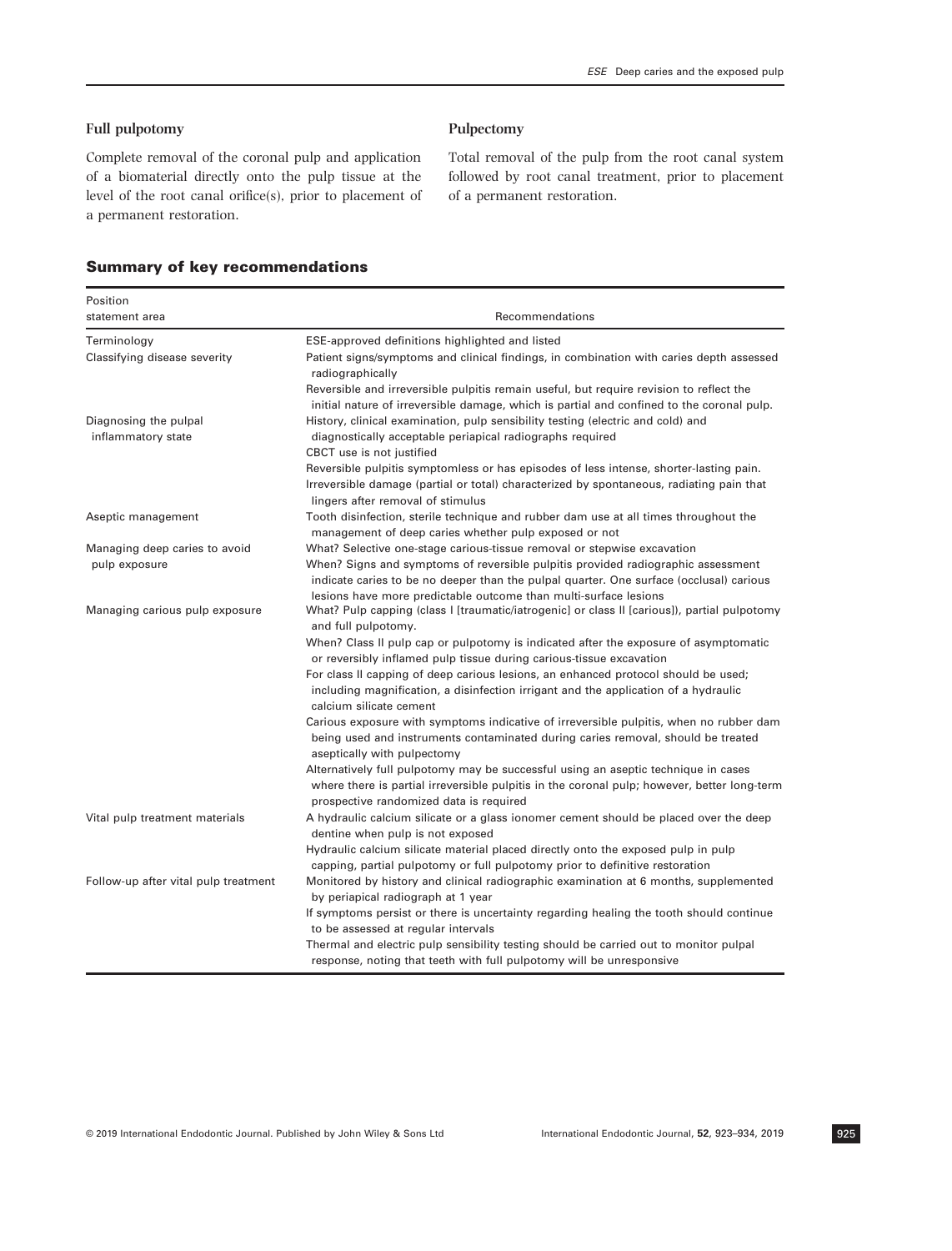# Introduction

The destructive nature of conventional dental treatment and concerns of overtreatment and the 'restorative cycle' have led the profession to promote minimally invasive biologically based treatment strategies. This has resulted in a shift in the management of deep caries from non-selective (complete) removal to selective (partial) removal, reducing the risk of pulp exposure (Innes et al. 2016). Contemporary management strategies for the cariously exposed pulp have seen the re-emergence and extension of vital pulp treatment (VPT) techniques such as partial and complete pulpotomy (Simon et al. 2013). As the maintenance of pulpal health including the prevention of apical periodontitis are core values in Endodontics, these developments are of fundamental importance to the profession. This position statement reflects the current views of the Society on these issues. It provides the practitioner with recommendations regarding the diagnosis and treatment of deep and extremely carious lesions and of the exposed pulp in permanent teeth based on current knowledge.

This statement limits itself to the management of extensive carious lesions, further subdivided into two radiographic categories, deep and extremely deep. This categorization aims to quantify the risk of pulp exposure, as well as potentially highlight a threshold for the onset of more severe, likely to be irreversible, pulp inflammation (Reeves & Stanley 1966). Deep carious lesions reach the inner quarter of dentine, but still with a zone of hard or firm dentine between the lesion and the pulp detectable radiographically, whilst an extremely deep carious lesion penetrates the entire thickness of the dentine clinically and radiographically (Bjørndal 2018, Bjørndal et al. 2019).

Caries is a biofilm-induced disease, driven by a supply of fermentable carbohydrates (Nyvad et al. 2013, Pitts et al. 2017). The resulting ecological shift creates an acidogenic, cariogenic niche, which breaks down dental hard tissue to form a cavity (Dorozhkin & Epple 2002, Schwendicke et al. 2016). Although pulpitis will accompany the carious process throughout its progression, it is not until the infected demineralized carious dentine is close to the pulp that the inflammatory response becomes severe and there is a risk of bacteria entering the pulp (Reeves & Stanley 1966). In animal models employing healthy dentine, pulp tissue has an innate ability to repair if the bacterial challenge is removed and the tooth is suitably restored (Mjör & Tronstad 1974, Warfvinge &

Bergenholtz 1986). Preservation of pulpal health maintains the pulp's developmental (primary and secondary dentinogenesis), defensive (tertiary dentinogenesis, immunoresponse) as well as retaining the pulp's mechanoreceptors.

Appropriate caries management within VPT aims to remove the microbial irritation and prevent new bacterial insult by placing a sealing dental biomaterial to protect exposed dentine and pulp from external stimuli. Therapeutically, VPT is quicker, less technically complex and invasive than pulpectomy and root canal treatment (RCT), whilst also reducing unwanted effects such as discolouration, fracture or residual periapical inflammation. Conversely, it can be argued that VPT and management of deep carious lesions are sensitive to ongoing bacterial contamination making the technique 'biologically demanding', often requiring magnification and expertise to treat. Thus, the overarching aims of caries management and VPT are to manage bacterial contamination, arrest caries progression, stimulate tertiary dentine formation and promote pulpal repair as well as restoring the cavity to create a durable seal for long-term preservation of a symptom-free and functional tooth with a healthy pulp. The maintenance of an aseptic environment provides the optimal platform for successful VPT and necessitates the mandatory application of rubber dam and an aseptic procedure throughout the treatment even if the pulp is not exposed.

# Consensus-based recommendations

# Classifications of disease severity to guide decisionmaking in vital pulp treatment

Multi-centre prospective studies investigating the management of deep caries in adult patients have focused on the extent and depth of carious lesions (deep, extremely deep) radiographically as the principle inclusion criterion (Bjørndal et al. 2010, 2017). A detailed radiographic description of the caries was included in the experimental protocols; however, the pulpal symptomatology was interrogated in less detail (Bjørndal et al. 2010, 2017). A recent prospective study, investigating indirect pulp capping (IPC) in deep caries, included a pulpal classification as an inclusion criterion and noted the importance of pain severity on outcome (Hashem et al. 2015). On a similar theme, an editorial in the International Endodontic Journal described a new classification system for pulpitis linking symptoms rather than radiographic depth to management in VPT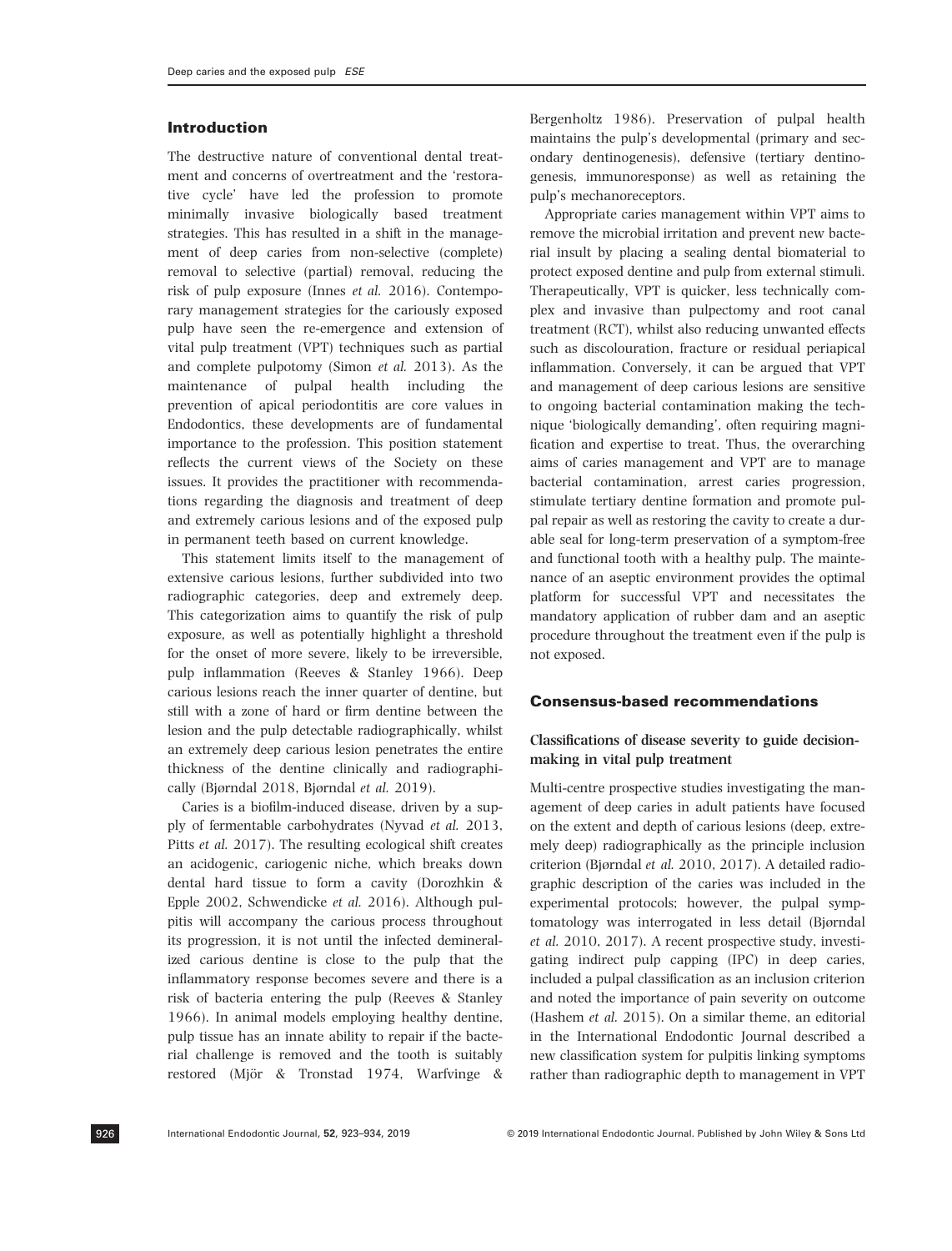(Wolters et al. 2017), which highlights a lack of consensus in the classification of pulpitis. The American Association of Endodontists (AAE) endorsed the currently accepted classification of pulpal disease in 2013, describing pulpitis as either reversible or irreversible depending on clinical signs and symptoms (American Association of Endodontists 2013). The symptoms of reversible pulpitis range from no complaint to a sharp pain sensation with hot/cold stimuli and no tenderness to percussion; notably, the symptoms should resolve after removal of the stimulus. Spontaneous, radiating pain that lingers after removal of the stimulus and causes sleep disturbance tend to indicate irreversible pulpitis (Dummer et al. 1980). Clinical judgement is required, however, as irreversible pulpitis may be symptomless in anywhere between 14 and 60% of cases (Seltzer et al. 1963, Michaelson & Holland 2002).

Although reversible and irreversible pulpitis may correlate with observational histological data (Ricucci et al. 2014), the decision to categorize a pulp as reversibly inflamed does not determine the actual potential of the inflamed tissue to repair. Therefore, it is critical that teeth undergoing less invasive carious-tissue removal strategies, that is IPC, selective caries removal, stepwise excavation, pulp capping or pulpotomy after pulpal exposure, are monitored postoperatively to ensure continuing pulpal health. At this moment, it is accepted that the diagnoses irreversible and reversible pulpitis are clinically based terms that are operational, but not biological. With the development of pulpotomy interventions, aimed at permanently maintaining part of the pulp in teeth with signs and symptoms of irreversible pulpitis (Qudeimat et al. 2017, Taha & Khazali 2017, Taha et al. 2017), there have been calls to consider new more representative ways to classify pulpitis (Hashem et al. 2015, Wolters et al. 2017) with partial irreversible pulpitis perhaps a more accurate clinical reflection of the histological picture (Seltzer et al. 1963, Ricucci et al. 2014).

### Recommendation

Caries depth radiographically, as well as clinical indicators of activity (e.g. symptoms, progression rate, colour, sensibility tests), should be used to assist clinical decision-making after history, meticulous examination of the mouth and relevant tooth, and special tests. The currently accepted diagnostic terms, reversible and irreversible pulpitis, remain useful but will require revision going forward. Vital pulps should be considered either reversibly inflamed or in the initial stages show irreversible inflammation only in the area of the coronal pulp associated with the carious lesion. Without treatment, this partial irreversible pulpitis will progress until the entire pulp is irreversibly inflamed and RCT is required.

# How should we diagnose the inflammatory state of the pulp?

The outcome of VPT is dependent on the inflammatory state of the pulp and the presence of microorganisms, with carious exposures (class II) generally having a less favourable outcome compared with traumatic exposures (class I) (Al-Hiyasat et al. 2006); however, the current methods of accurately ascertaining the stage of pulpitis are poor (Mejàre et al. 2012). Assessment should begin with an accurate pain history including previous pain in the same tooth, detailing response to temperature extremes, spontaneity of pain, sleep disturbance and be supplemented with a meticulous clinical and periapical radiographic examination (indicating potential pulp necrosis and apical pathosis) to obtain a provisional primary diagnosis of the pulp status. Diagnostically acceptable periapical radiographs should use a paralleling technique, a film holder device and when assessing the image, the whole tooth should be visible as well as clear evidence of apical tissues (>3 mm) beyond the root tip with no interproximal overlap, distortion or processing errors (European Society of Endodontology 2006, Whaites & Drage 2013). Although cone beam computed tomography (CBCT) has been proposed as an effective way to detect apical lesions associated with irreversible pulpitis (Abella et al. 2012), its use cannot be recommended for assessing pulpal inflammatory state. Thermal and electric pulp testing (EPT) remain the appropriate clinical tests to use, but are crude and non-quantitative (Villa-Chavez et al. 2013, Jespersen et al. 2014). Heat can be used to mimic the patient's symptoms and may remain useful in the diagnosis of pulpitis; but in general, the heat test has low accuracy (Mainkar & Kim 2018). A painful response to cold stimuli remains the principle symptom of acute forms of pulpitis that makes patients seek emergency dental treatment (Rechenberg et al. 2016a). These diagnostic methods are subjective and relatively crude, only providing clinical guidance. Traditionally, these methods were not believed to reflect the true histopathological status of the pulp (Garfunkel et al. 1973, Dummer et al. 1980); however, this has recently been questioned (Ricucci et al. 2014).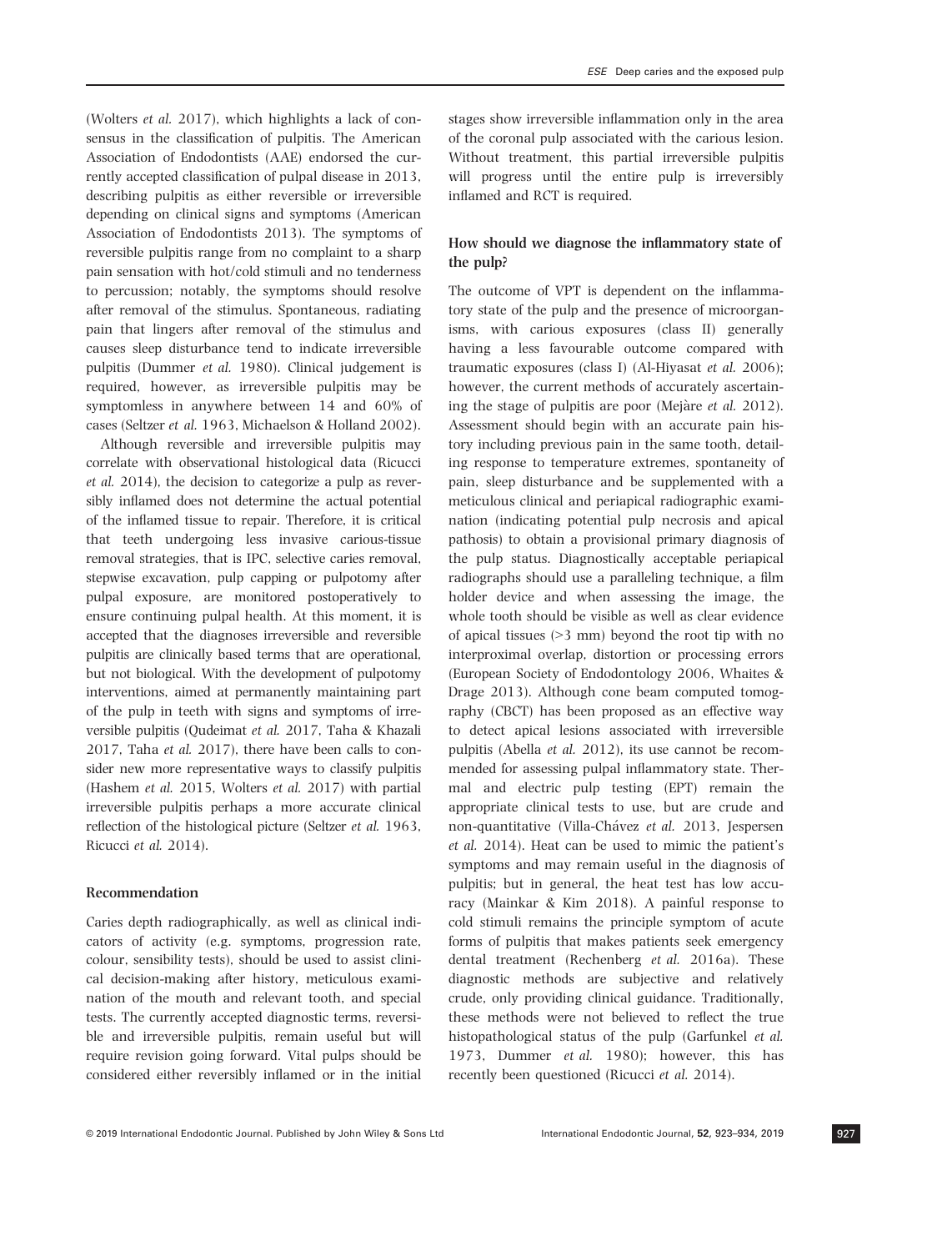All current techniques are limited both in their capacity to accurately describe the continuum of pulpal inflammation and to determine the link between inflammatory status and healing potential of the affected tissue. As a result, the development of new pulp tests and chairside assays of potential prognostic indicators (disease biomarkers) should be a focus for translational research (Swedish Council on Health Technology Assessment 2010, Rechenberg et al. 2016b, Ballal et al. 2017). In the absence of clinically available molecular tests of inflammation, the colour and intensity of pulp bleeding on exposure may provide a crude measure or surrogate marker of inflammation (Matsuo et al. 1996), and capacity to recover after treatment.

### Recommendation

A detailed pain history and meticulous clinical examination supplemented with a high-quality periapical radiograph and pulp sensibility testing using low temperature cold testing in combination with EPT are necessary to assess the status of the pulp. The routine use of CBCT is not justified for assessing pulpitis. Vital pulps should be considered reversibly inflamed or alternatively partially or completely irreversibly inflamed under deep or extremely caries. Irreversible damage is characterized by episodes of spontaneous, radiating pain that lingers after removal of the stimulus. Reversible pulpitis is either symptomless or has episodes of less intense, shorter-lasting pain.

# How should we manage deep caries to avoid pulp exposure?

One-stage selective carious-tissue removal to soft or firm dentine (Maltz et al. 2012) and two-stage stepwise excavation (Bjørndal et al. 2017) are indicated in deep carious lesions when the tooth is asymptomatic or has signs and symptoms indicative of reversible pulpitis. Non-selective (complete) caries removal is no longer regarded the treatment of choice in deep carious lesions, with recent consensus considering it to represent overtreatment (Schwendicke et al. 2016).

These selective removal VPT approaches have demonstrated a 3-year success, defined as the absence of clinical symptoms and maintenance of pulp health, of 90% for one-stage selective removal and 70% for stepwise excavation (Maltz et al. 2012); however, within this study, many of the stepwise cases did not return for the second visit, making comparison

difficult. Notably, one surface restorations performed better than two or more-surface restorations (Maltz et al. 2012), perhaps due to the practical difficulties for the operator attaining an effective marginal seal and the patient maintaining adequate oral hygiene interproximally. After 5 years, one-stage selective removal resulted in a survival rate of 80% (Maltz et al. 2017). Another 5-year randomized controlled trial reported the success rate of stepwise excavation after 5 years to be 60% compared with non-selective carious-tissue removal of 46% (Bjørndal et al. 2017). Taken together, it can be concluded that the selective one-stage caries removal and stepwise excavation procedures have not been adequately compared in a randomized clinical trial.

Less invasive carious-tissue removal techniques are generally carried out using round burs and hand excavators (Maltz et al. 2012, Bjørndal et al. 2017). One- and two-stage selective carious-tissue removal techniques appear effective in reducing the risk of pulp exposure (Schwendicke et al. 2016), which is desirable, based on the assumption that pulp exposure is a negative prognostic factor in teeth with deep carious lesions (Bjørndal et al. 2010, 2017, Schwendicke et al. 2016). Advocates of single-visit caries removal suggest that re-entry is unnecessary (Maltz et al. 2012) whilst supporters of stepwise techniques highlight that proper clinical evidence is still not available to show if there is a clinical difference between the approaches (Bjørndal 2018).

Regardless of the removal technique employed, carious tissue should be removed from the periphery of the cavity to hard dentine (i.e. non-selective removal), leaving soft or firm dentine only on the pulpal aspect of the cavity. This facilitates optimal bonding and sealing of the cavity from the oral environment. As dentine thickness over the pulp cannot be accurately assessed clinically, the use of a biologically based material is recommended, such as a hydraulic calcium silicate. Alternatively, a conventional glass– ionomer cement could be applied to the dentine barrier prior to restoration with a definitive resinbased composite restoration (Hashem et al. 2015, 2018). The maintenance of pulp health should be confirmed by pulp sensibility testing over time. Teeth exhibiting spontaneous or constant pain, a nonrestorable crown, a heightened or lingering response to thermal pulp sensibility testing (indicating potential irreversible pulpitis) will have reduced prognosis and are not suitable candidates for procedures aimed at avoiding pulp exposure (Bjørndal et al. 2010, Swedish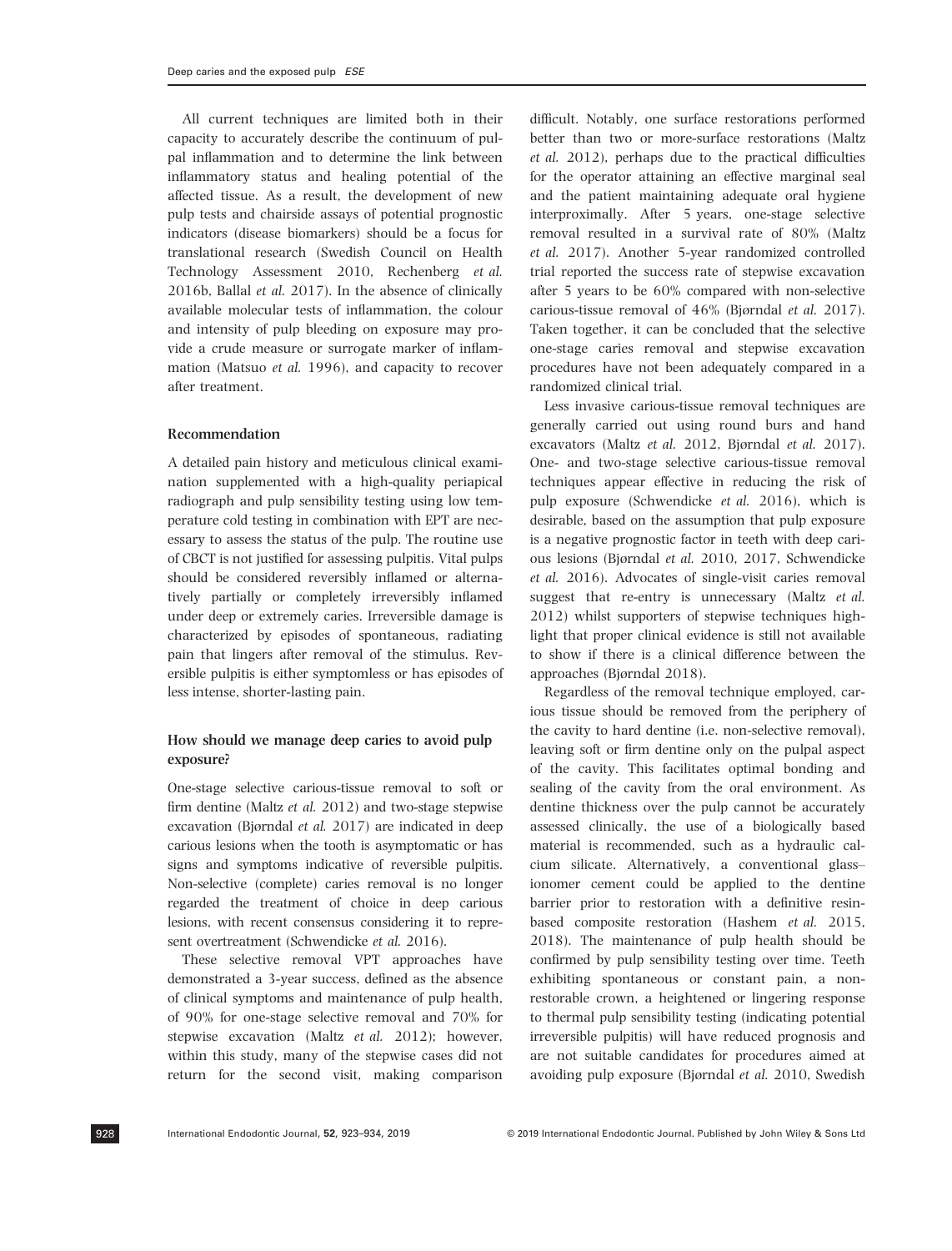### Recommendations

Selective carious-tissue removal (one-stage or twostage stepwise technique) is advocated in teeth with reversible pulpitis, provided radiographic assessment indicates caries has progressed no deeper than the pulpal quarter with a zone of dentine separating the carious lesion from the pulp chamber. One surface (occlusal) carious lesions are generally easier to manage and have more predictable outcomes. Asepsis should be preserved throughout the procedure including the use of rubber dam. A hydraulic calcium silicate or a glass–ionomer cement should be placed over the deep dentine in both one- and two-stage procedures. Current clinical evidence does not indicate a preference for one material type over the other (Hashem et al. 2018). The material should be carefully placed to cover all remaining carious dentine and have sufficient thickness to withstand ingress of new bacteria into the lesion. The material should be able to promote, at least not inhibit, tertiary dentine formation.

### How should we manage carious pulp exposure?

Treatment options after carious pulp exposure include direct pulp capping and pulpotomy (partial and full). In general, pulp preservation in cases of carious pulp exposure is only advocated in teeth with reversible pulpitis. Several recent studies have confirmed high levels of success after non-selective (complete) caries removal, leading to pulp exposure, and an enhanced VPT procedure involving the use of a hydraulic calcium silicate cement (not calcium hydroxide), an operating microscope (Bogen et al. 2008, Marques et al. 2015) and/or the use of a disinfection agent (Mente et al. 2014, Kundzina et al. 2017). Operator skill and experience may also be an important, if not independently tested, variable determining the success of VPT.

This enhanced protocol may help to explain the difference between these studies and the relatively low success of a classic pulp capping protocol examined both retrospectively (Barthel et al. 2000) and prospectively in deep carious lesions (Bjørndal et al. 2010). Notably, high-quality clinical trials comparing these interventions are lacking, and as a result, it remains to be elucidated if these recent promising results can be replicated in a primary care setting. Furthermore, for dentists competent in handling pulp tissues, nonselective carious removal and pulp exposure can offer an opportunity to assess pulp damage, the presence of necrosis in the pulp chamber, the level of pulp bleeding and the true extent of the carious destruction.

Pulpal health should be confirmed preoperatively by pulp sensibility testing and intraoperatively by the presence of vital tissue after exposure. Exclusion criteria may alter in the future; however, teeth exhibiting spontaneous or constant pain, an unrestorable crown, continuous uncontrollable pulp bleeding or the presence of necrotic tissue in the pulp chamber are generally not predictable candidates for pulp capping or partial pulpotomy (Bjørndal et al. 2010, Swedish Council on Health Technology Assessment 2010).

A direct pulp capping procedure should only be carried out after non-selective carious-tissue removal on a restorable tooth. Clinically, it is essential that during the VPT procedure, the tooth is isolated prior to pulpal exposure with rubber dam and disinfected. Magnification should be used throughout the procedure to ensure removal of all soft dentine and to inspect the pulp tissue. The damaged and exposed pulp tissue can be treated with the direct application of a capping material (pulp capping, class II), or removal of a small coronal part of the exposed pulp tissue (partial pulpotomy). Some degree of pulp tissue removal may be preferable in carious exposures to aid physical removal of the biofilm and superficial inflamed pulp tissue that may also contain microorganisms (Mejàre & Cvek 1993, Barrieshi-Nusair & Qudeimat 2006, Chailertvanitkul et al. 2014). If further caries excavation is necessary after exposure, a partial pulpotomy may be preferable due to the risk of transporting infected dentine chips into the pulp; however, the effect of such procedures may depend on operator skills and equipment (e.g. operating microscope).

The dentine should be carefully manipulated using sterile burs and sharp instruments, with a high-speed bur and water-coolant used for pulp tissue removal (Granath & Hagman 1971), prior to disinfection and control of pulpal bleeding. Haemostasis and disinfection should be achieved using cotton pellets soaked ideally with sodium hypochlorite (0.5%–5%) or chlorhexidine (0.2%–2%) (Mente et al. 2014, Kundzina et al. 2017, Harms et al. 2019). Although physiological saline has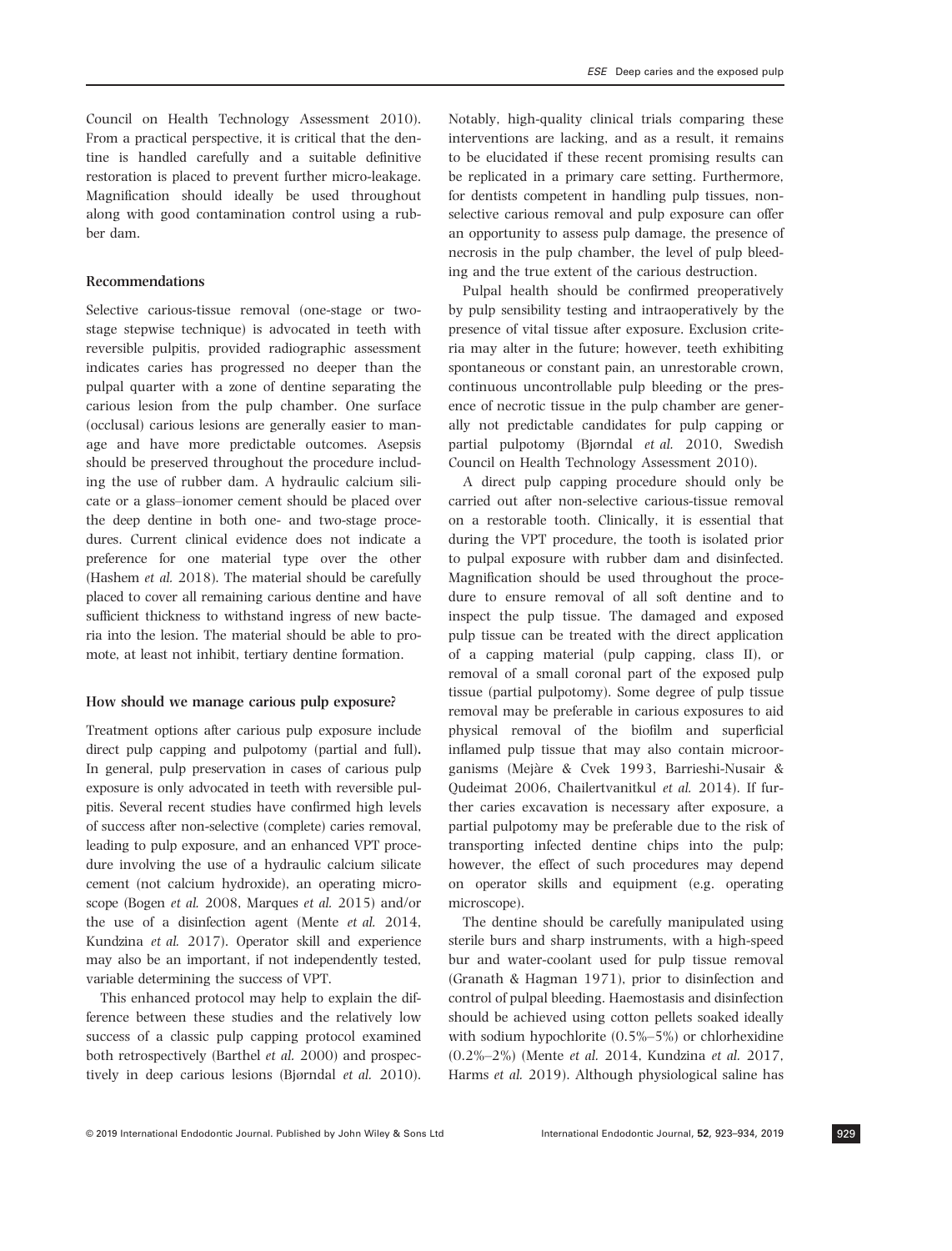been the acceptable standard in class I pulp capping scenarios, it is limited by a lack of disinfection properties, whilst the use of ferric sulphate although an effective haemostatic agent will distort the assessment of pulpal bleeding. If haemostasis cannot be controlled after 5 min, further pulp tissue should be removed (partial or full pulpotomy) and the wound surface rinsed as before. In cases with signs and symptoms indicative of irreversible pulpitis (i.e. partial irreversible pulpitis confined to the coronal pulp tissue), a full coronal pulpotomy can be carried out to the level of the root canal orifices with bleeding arrested as detailed previously. This procedure may be easier for practitioners without access to magnification to carry out than partial pulpotomy or even direct pulp capping. In all cases, a hydraulic calcium silicate cement should be placed directly onto the pulp tissue and the tooth definitively restored immediately to prevent further micro-leakage (Al-Hiyasat et al. 2006, Mente et al. 2010, Harms et al. 2019). If bleeding cannot be controlled after full pulpotomy, a pulpectomy and RCT should be carried out, provided the tooth is restorable.

### Recommendations

Treatment of deep (and extremely deep) carious dentine should be done aseptically with sterile instruments, tooth disinfection and isolation by rubber dam. VPT in the form of a class II pulp cap or partial pulpotomy is indicated after exposure of reversibly inflamed pulp tissue during caries excavation. Carious exposure with symptoms indicative of irreversible pulpitis, no rubber dam and instruments contaminated during caries removal should be treated aseptically with pulpectomy. Alternatively, full pulpotomy may be successful in cases where there is partial irreversible pulpitis in the coronal pulp; however, better long-term prospective randomized data are required before this becomes the treatment of choice. For capping deep or extremely deep carious lesions, an enhanced protocol is strongly recommended adding the use of magnification, a disinfection irrigant and the use of a hydraulic calcium silicate cement.

### What materials should we use for VPT?

Resin-based composites and dentine-bonding agents have been investigated in treatment of the exposed pulp, but are now contraindicated due to cytotoxicity (Krifka et al. 2012), absence of dentine formation over the wound site and poor clinical outcome (De Souza Costa et al. 2000). Hydraulic calcium silicate materials, such as mineral trioxide aggregate (MTA), have demonstrated superior histological (Aeinehchi et al. 2003, Nair et al. 2008) and clinical outcomes compared with calcium hydroxide in treatment of the exposed pulp (Cho et al. 2013, Hilton et al. 2013, Mente et al. 2014, Kundzina et al. 2017).

Furthermore, there is evidence to suggest that hydraulic calcium silicate cements can be used when the pulp is not exposed (e.g. IPC) after deep caries removal (Leye Benoist et al. 2012, Petrou et al. 2014, Hashem et al. 2015). However, longer-term clinical and radiographic follow-up demonstrated no significant improvement with hydraulic calcium silicate cements, compared with glass–ionomer cements in terms of symptoms and pulp status (Hashem et al. 2018). A range of hydraulic calcium silicate cements are available, which share similar biological properties, but exhibit chemical differences, which influences radiopacity, setting time and the potential to discolour the tooth (Parirokh et al. 2018).

### Recommendations

A hydraulic calcium silicate material or glass–ionomer should be placed during procedures aimed at avoiding pulp exposure onto the residual dentine prior to a definitive restoration. After pulp exposure, during a pulp capping, partial pulpotomy or full pulpotomy, a hydraulic calcium silicate material should be placed directly onto the exposed pulp prior to definitive restoration.

# How should VPT cases be followed up and what is the expected prognosis?

VPT procedures should be assessed 6 and 12 months postoperatively and at yearly intervals (if necessary) for 4 years thereafter. The tooth should respond positively to pulp sensibility testing within normal limits. It should be noted that teeth may not respond (e.g. older patients, multi-surface resin-based composite or ceramic restorations) and that teeth which have undergone full pulpotomy are expected to be unresponsive to testing. The patient should be free of pain and other symptoms; there should be an absence of apical periodontitis and signs of internal root resorption, whilst in immature teeth, there should also be radiological evidence of continued root formation (European Society of Endodontology 2006). Success, defined as absence of symptoms and maintenance of pulp vitality after a least 1 year, is in the region of 70%–90% for selective, one- and two-stage carious removal procedures (Bjørndal et al. 2010, Maltz et al.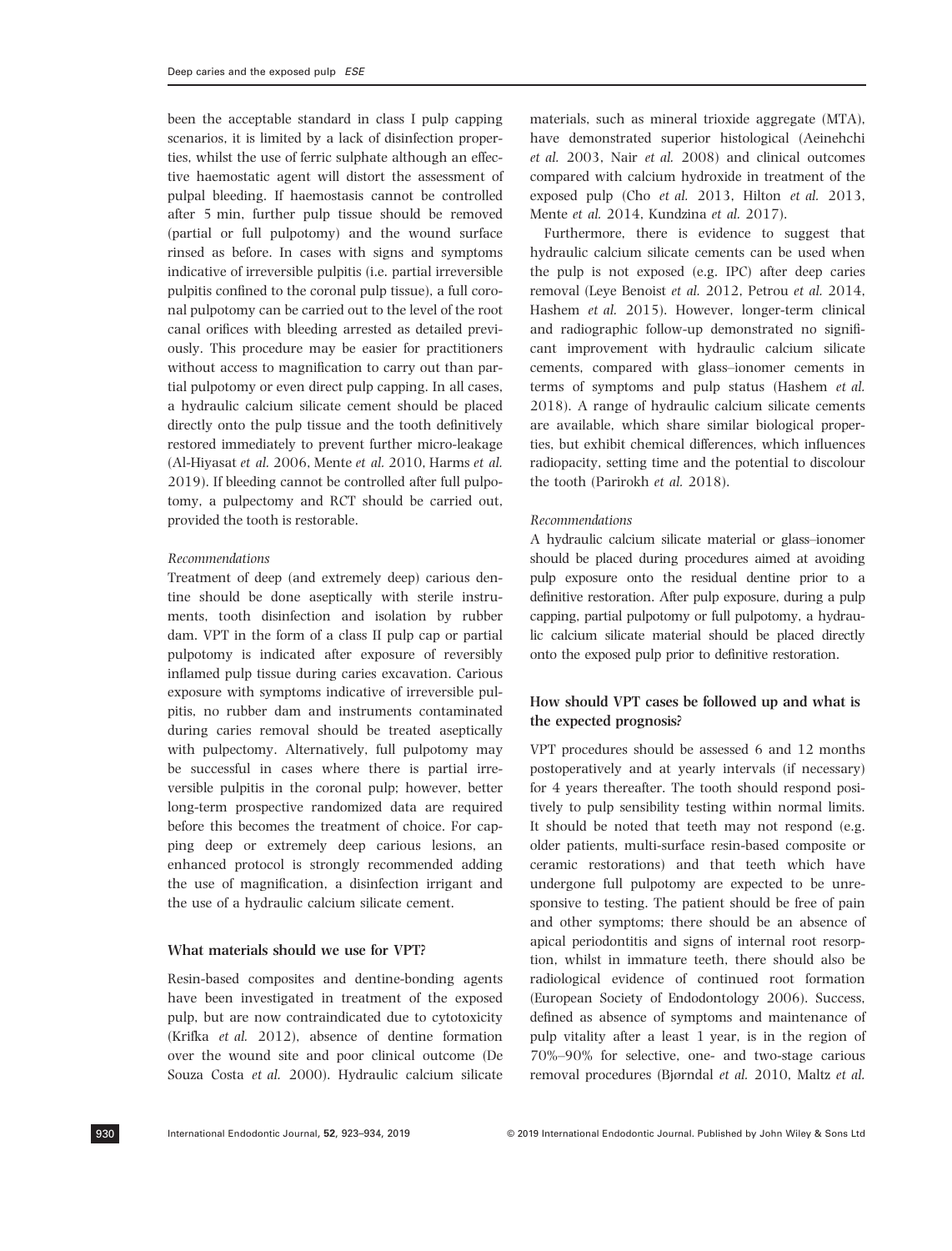2012, Hashem et al. 2015, Bjørndal et al. 2017, Ali et al. 2018, Hashem et al. 2018). Equally, in mature permanent teeth with caries and symptoms, no worse than reversible pulpitis, exposing the pulp and capping with a calcium silicate material, is also a predictable procedure (Mente et al. 2014, Marques et al. 2015, Kundzina et al. 2017). However, data on the carious penetration depth in these studies were not well defined (Marques et al. 2015, Kundzina et al. 2017), and some of the sample material in these studies comprised mechanical exposures (class I pulp caps) (Mente et al. 2014). All things considered, best current evidence would indicate that a modern pulp capping procedure (class II pulp caps) should be successful in approximately 80%–90% of cases (Hilton et al. 2013, Marques et al. 2015, Kundzina et al. 2017).

Other factors may affect prognosis to a varying degree. Young patients are considered good candidates for VPT due to an enhanced pulpal blood supply, open root apices and pulps free of age-related change (Goodis et al. 2012). VPT after pulp exposure, based on observational data, retrospective data (Mente et al. 2010, Kunert et al. 2015, Linsuwanont et al. 2017, Harms et al. 2019) and randomized clinical trials (Asgary et al. 2015, Kang et al. 2017), however, indicates a similar distribution of successes and failures irrespective of patient age albeit the data is heterogeneous and the quality of evidence sub-optimal. Within a randomized trial, it was demonstrated that patient age was a more important variable after pulp exposure than it was when the pulp was not exposed during treatment (Bjørndal et al. 2017). The size of the exposure site is also not a significant factor in success (Mejàre & Cvek 1993, Dammaschke et al. 2010), although one study suggested that if the exposure was very large (>5 mm), it was less successful (Chailertvanitkul et al. 2014).

Recent evidence demonstrates success of full pulpotomy after 1 year to range between 75%–95%, even in teeth with signs and symptoms indicative of irreversible pulpitis (Asgary & Eghbal 2013, Asgary et al. 2015, 2017, 2018, Galani et al. 2017, Linsuwanont et al. 2017, Qudeimat et al. 2017, Taha et al. 2017). Notably, these success rates are difficult to compare with other VPT techniques, as the maintenance of pulp health cannot be verified by pulp sensibility testing. The potential of full pulpotomy in teeth with signs and symptoms indicative of partial irreversible pulpitis is clear and although the evidence is preliminary, it indicates that an extension of the traditional rationale for VPT is likely in the future.

#### Recommendations

After VPT, teeth should be carefully monitored by history and clinical examination at 6 months, supplemented by periapical radiograph at 1 year. If symptoms persist or there is uncertainty regarding healing, the tooth should continue to be assessed at regular intervals. Cold and electric pulp sensibility testing should be carried out to monitor pulpal response, noting that teeth with full pulpotomy will be unresponsive.

# Summary and concluding remarks

Developments in understanding of the defensive response of the dentine-pulp complex and a drive to develop minimally invasive treatment solutions in Endodontics have created significant interest in vital pulp treatment. It must be highlighted that there is a paucity of high-quality comparative research on mature carious permanent teeth that addresses many of the central questions. Although this area is likely to modify in the future, this ESE Position Statement must be cautious in recommending treatments of choice that are preliminary and not supported by robust long-term evidence.

### References

- Abella F, Patel S, Duran-Sindreu F, Mercadé M, Bueno R, Roig M (2012) Evaluating the periapical status of teeth with irreversible pulpitis by using cone-beam computed tomography scanning and periapical radiographs. Journal of Endodontics 38, 1588–91.
- Aeinehchi M, Eslami B, Ghanbariha M, Saffar AS (2003) Mineral trioxide aggregate (MTA) and calcium hydroxide as pulp-capping agents in human teeth: a preliminary report. International Endodontic Journal 36, 225–31.
- Al-Hiyasat AS, Barrieshi-Nusair KM, Al-Omari MA (2006) The radiographic outcomes of direct pulp-capping procedures performed by dental students: a retrospective study. Journal of the American Dental Association 137, 1699–705.
- Ali AH, Koller G, Foschi F, Andiappan M, Bruce KD, Banerjee A, Mannocci F (2018) Self-Limiting versus Conventional Caries Removal: A Randomized Clinical Trial. Journal of Dental Research 97, 1207–13.
- American Association of Endodontists (2013) Endodontic diagnosis.<https://www.aae.org> accessed 3rd September 2018.
- Asgary S, Eghbal MJ (2013) Treatment outcomes of pulpotomy in permanent molars with irreversible pulpitis using biomaterials: a multi-center randomized controlled trial. Acta Odontologica Scandinavica 71, 130–6.
- Asgary S, Eghbal MJ, Fazlyab M, Baghban AA, Ghoddusi J (2015) Five-year results of vital pulp therapy in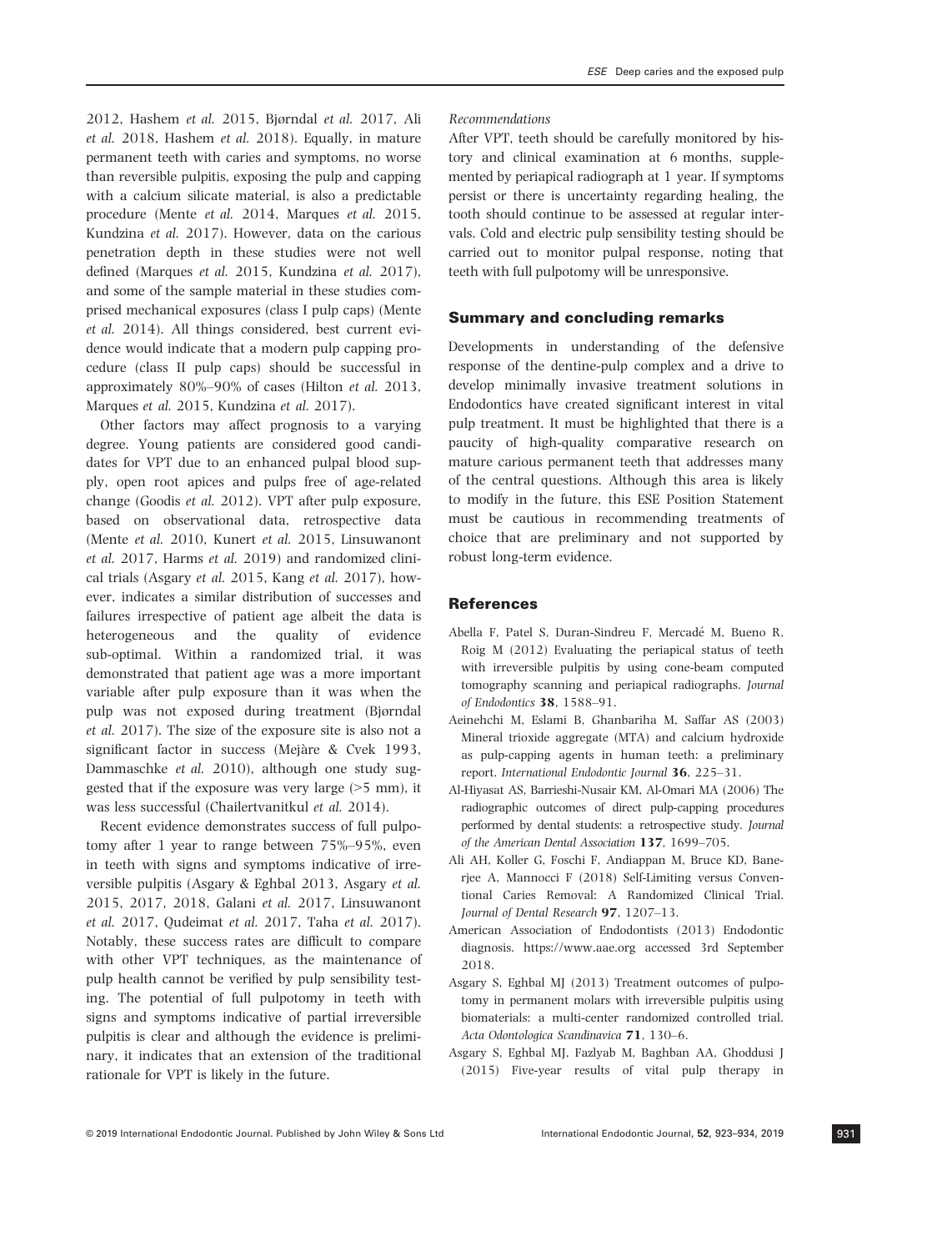permanent molars with irreversible pulpitis: a non-inferiority multicenter randomized clinical trial. Clinical Oral Investigations 19, 335–41.

- Asgary S, Eghbal MJ, Bagheban AA (2017) Long-term outcomes of pulpotomy in permanent teeth with irreversible pulpitis: a multi-center randomized controlled trial. American Journal of Dentistry 30, 151–5.
- Asgary S, Hassanizadeh R, Torabzadeh H, Eghbal MJ (2018) Treatment outcomes of 4 vital pulp therapies in mature molars. Journal of Endodontics 44, 529-35.
- Ballal V, Rao S, Bagheri A, Bhat V, Attin T, Zehnder M (2017) MMP-9 in dentinal fluid correlates with caries lesion depth. Caries Research 51, 460–5.
- Barrieshi-Nusair KM, Qudeimat MA (2006) A prospective clinical study of mineral trioxide aggregate for partial pulpotomy in cariously exposed permanent teeth. Journal of Endodontics 32, 731–5.
- Barthel CR, Rosenkranz B, Leuenberg A, Roulet RF (2000) Pulp capping of carious exposures: treatment outcome after 5 and 10 years: a retrospective study. Journal of Endodontics 26, 525–8.
- Bjørndal L (2018) Caries pathology and management in deep stages of lesion formation. In: Bjørndal L, Kirkevang L-L, Whitworth J, eds. Textbook of Endodontology, 3rd edn. Oxford; UK: Wiley Blackwell, pp. 61–78.
- Bjørndal L, Reit C, Bruun G et al. (2010) Treatment of deep caries lesions in adults: randomized clinical trials comparing stepwise vs. direct complete excavation, and direct pulp capping vs. partial pulpotomy. European Journal of Oral Science 118, 290–7.
- Bjørndal L, Fransson H, Bruun G et al. (2017) Randomized clinical trials on deep carious lesions: 5-year follow-up. Journal of Dental Research 96, 747–53.
- Bjørndal L, Simon S, Tomson PL, Duncan HF (2019) Management of deep caries and the exposed pulp. International Endodontic Journal 52, 949–73.
- Bogen G, Kim JS, Bakland LK (2008) Direct pulp capping with mineral trioxide aggregate: an observational study. Journal of the American Dental Association 139, 305–15.
- Chailertvanitkul P, Paphangkorakit J, Sooksantisakoonchai N et al. (2014) Randomized control trial comparing calcium hydroxide and mineral trioxide aggregate for partial pulpotomies in cariously exposed pulps of permanent molars. International Endodontic Journal 47, 835–42.
- Cho SY, Seo DG, Lee SJ, Lee J, Lee SJ, Jung IY (2013) Prognostic factors for clinical outcomes according to time after direct pulp capping. Journal of Endodontics 39, 327–31.
- Dammaschke T, Leidinger J, Schäfer E (2010) Long-term evaluation of direct pulp capping–treatment outcomes over an average period of 6.1 years. Clinical Oral Investigations 14, 559–67.
- De Souza Costa CA, Hebling J, Hanks CT (2000) Current status of pulp capping with dentin adhesive systems: a review. Dental Materials 16, 187–97.
- Dorozhkin SV, Epple M (2002) Biological and medical significance of calcium phosphates. Angewandte Chemie International Edition 41, 3130–46.
- Dummer PM, Hicks R, Huws D (1980) Clinical signs and symptoms in pulp disease. International Endodontic Journal 13, 27–35.
- European Society of Endodontology (2006) Quality guidelines for endodontic treatment: consensus report of the European Society of Endodontology. International Endodontic Journal 39, 921–30.
- Galani M, Tewari S, Sangwan P, Mittal S, Kumar V, Duhan J (2017) Comparative evaluation of postoperative pain and success rate after pulpotomy and root canal treatment in cariously exposed mature permanent molars: a randomized controlled trial. Journal of Endodontics 43, 1953–62.
- Garfunkel A, Sela J, Ulmansky M (1973) Dental pulp pathosis: clinicopathologic correlations based on 109 cases. Oral Surgery, Oral Medicine, Oral Pathology 35, 110–7.
- Goodis HE, Kahn A, Simon S (2012) Aging and the pulp. In: Hargreaves K, Goodis HE, Tay F, eds. Seltzer and Bender's Dental Pulp, 2nd edn. Berlin , Germany: Quintessenz.
- Granath LE, Hagman G (1971) Experimental pulpotomy in human bicuspids with reference to cutting technique. Acta Odontologica Scandinavica 29, 155–63.
- Harms CS, Schäfer E, Dammaschke T (2019) Clinical evaluation of direct pulp capping using a calcium silicate cement - treatment outcomes over an average period of 2.3 years. Clinical Oral Investigations [https://doi.org/10.](https://doi.org/10.1007/s00784-018-2767-5) [1007/s00784-018-2767-5.](https://doi.org/10.1007/s00784-018-2767-5)
- Hashem D, Mannocci F, Patel S et al. (2015) Clinical and radiographic assessment of the efficacy of calcium silicate indirect pulp capping: a randomized controlled clinical trial. Journal of Dental Research 94, 562–8.
- Hashem D, Mannocci F, Patel S et al. (2018) Evaluation of the efficacy of calcium silicate vs. glass ionomer cement indirect pulp capping and restoration assessment criteria: a randomised controlled clinical trial-2-year results. Clinical Oral Investigations [https://doi.org/10.1007/s00784-](https://doi.org/10.1007/s00784-018-2638-0) [018-2638-0.](https://doi.org/10.1007/s00784-018-2638-0) [Epub ahead of print].
- Hilton TJ, Ferracane JL, Mancl L; Northwest Practice-based Research Collaborative in Evidence-based Dentistry (NWP) (2013) Comparison of CaOH with MTA for direct pulp capping: a PBRN randomized clinical trial. Journal of Dental Research 92, 16–22S.
- Innes NP, Frencken JE, Bjørndal L et al. (2016) Managing carious lesions: consensus recommendations on terminology. Advances in Dental Research 28, 49–57.
- Jespersen JJ, Hellstein J, Williamson A, Johnson WT, Qian F (2014) Evaluation of dental pulp sensibility tests in a clinical setting. Journal of Endodontics 40, 351–4.
- Kang CM, Sun Y, Song JS et al. (2017) A randomized controlled trial of various MTA materials for partial pulpotomy in permanent teeth. Journal of Dentistry 60, 8-13.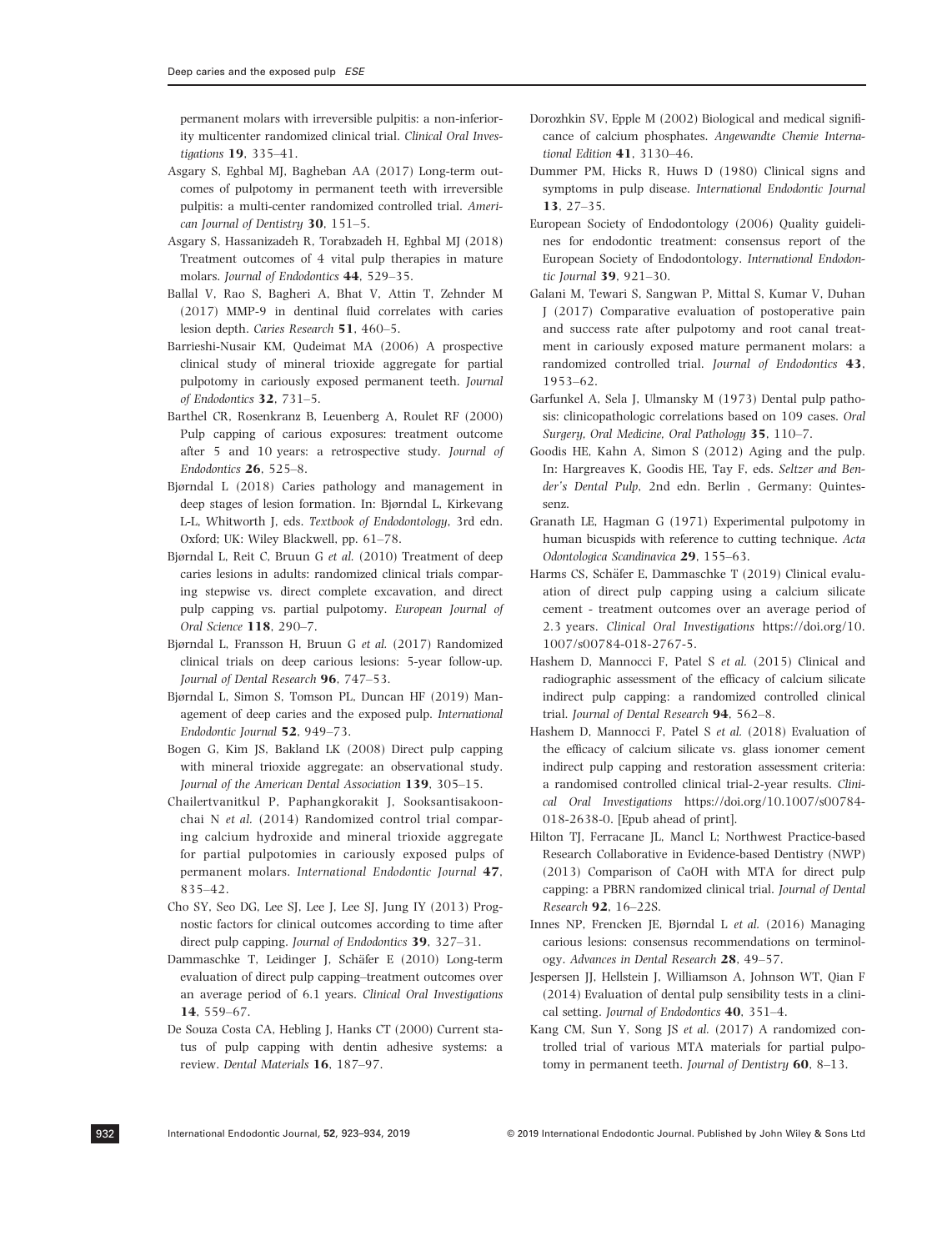- Krifka S, Seidenader C, Hiller KA, Schmalz G, Schweikl H (2012) Oxidative stress and cytotoxicity generated by dental composites in human pulp cells. Clinical Oral Investigations 16, 215–24.
- Kundzina R, Stangvaltaite L, Eriksen HM, Kerosuo E (2017) Capping carious exposures in adults: a randomized controlled trial investigating mineral trioxide aggregate versus calcium hydroxide. International Endodontic Journal 50, 924–32.
- Kunert GG, Kunert IR, da Costa Filho LC, de Figueiredo JAP (2015) Permanent teeth pulpotomy survival analysis: Retrospective follow-up. Journal of Dentistry 43, 1125– 31.
- Leye Benoist F, Gaye Ndiaye F, Kane AW, Benoist HM, Farge P (2012) Evaluation of mineral trioxide aggregate (MTA) versus calcium hydroxide cement (Dycal) in the formation of a dentine bridge, a randomised controlled trial. International Dental Journal 62, 33–9.
- Linsuwanont P, Wimonsutthikul K, Pothimoke U, Santiwong B (2017) Treatment outcomes of mineral trioxide aggregate pulpotomy in vital permanent teeth with carious pulp exposure: the retrospective study. Journal of Endodontics 43, 225–30.
- Mainkar A, Kim SG (2018) Diagnostic accuracy of 5 dental pulp tests: a systematic review and meta-analysis. Journal of Endodontics 44, 694–702.
- Maltz M, Garcia R, Jardim JJ et al. (2012) Randomized trial of partial vs. stepwise caries removal: 3-year follow-up. Journal of Dental Research 91, 1026–31.
- Maltz M, Koppe B, Jardim JJ et al. (2017) Partial caries removal in deep caries lesions: a 5-year multicenter randomized controlled trial. Clinical Oral Investigations 22, 1337–43.
- Marques MS, Wesselink PR, Shemesh H (2015) Outcome of direct pulp capping with mineral trioxide aggregate. Journal of Endodontics 41, 1026–31.
- Matsuo T, Nakanishi T, Shimizu H, Ebisu S (1996) A clinical study of direct pulp capping applied to carious-exposed pulps. Journal of Endodontics 22, 551–6.
- Mejàre I, Cvek M (1993) Partial pulpotomy in young permanent teeth with deep carious lesions. Endodontics and Dental Traumatology 9, 238–42.
- Mejàre IA, Axelsson S, Davidson T et al. (2012) Diagnosis of the condition of the dental pulp: a systematic review. International Endodontic Journal 45, 597–613.
- Mente J, Geletneky B, Ohle M et al. (2010) Mineral trioxide aggregate or calcium hydroxide direct pulp capping: an analysis of the clinical treatment outcome. Journal of Endodontics 36, 806–13.
- Mente J, Hufnagel S, Leo M et al. (2014) Treatment outcome of mineral trioxide aggregate or calcium hydroxide direct pulp capping: long-term results. Journal of Endodontics 40, 1746–51.
- Michaelson PL, Holland GR (2002) Is pulpitis painful? International Endodontic Journal 35, 829–32.
- Mjör IA, Tronstad L  $(1974)$  The healing of experimentally induced pulpitis. Oral Surgery, Oral Medicine, Oral Pathology 38, 115–21.
- Nair PNR, Duncan HF, Pitt Ford TR, Luder HU (2008) Histological, ultrastructural and quantitative investigations on the response of healthy human pulps to experimental capping with mineral trioxide aggregate: a randomized controlled trial. International Endodontic Journal 41, 128–50.
- Nyvad B, Crielaard W, Mira A, Takahashi N, Beighton D (2013) Dental caries from a molecular microbiological perspective. Caries Research 47, 89–102.
- Parirokh M, Torabinejad M, Dummer PMH (2018) Mineral trioxide aggregate and other bioactive endodontic cements: an updated overview - part I: vital pulp therapy. International Endodontic Journal 51, 177–205.
- Petrou MA, Alhamoui FA, Welk A, Altarabulsi MB, Alkilzy M, Splieth CH (2014) A randomized clinical trial on the use of medical Portland cement, MTA and calcium hydroxide in indirect pulp treatment. Clinical Oral Investigations 18, 1383–9.
- Pitts NB, Zero DT, Marsh PD et al. (2017) Dental caries. Nature Reviews Disease Primers 25, 17030. [https://doi.org/10.](https://doi.org/10.1038/nrdp.2017.30) [1038/nrdp.2017.30](https://doi.org/10.1038/nrdp.2017.30).
- Qudeimat MA, Alyahya A, Hasan AA (2017) Mineral trioxide aggregate pulpotomy for permanent molars with clinical signs indicative of irreversible pulpitis: a preliminary study. International Endodontic Journal 50, 126–34.
- Rechenberg DK, Held U, Burgstaller JM, Bosch G, Attin T (2016a) Pain levels and typical symptoms of acute endodontic infections: a prospective, observational study. BMC Oral Health 16, 61.
- Rechenberg DK, Galicia JC, Peters OA (2016b) Biological markers for pulpal inflammation: a systematic review. PLoS ONE 11, e0167289.
- Reeves R, Stanley HR (1966) The relationship of bacterial penetration and pulpal pathosis in carious teeth. Oral Surgery, Oral Medicine, Oral Pathology 22, 59–65.
- Ricucci D, Loghin S, Siqueira J Jr (2014) Correlation between clinical and histologic pulp diagnoses. Journal of Endodontics 40, 1932–9.
- Schwendicke F, Frencken JE, Bjørndal L et al. (2016) Managing carious lesions: consensus recommendations on carious tissue removal. Advances in Dental Research 28, 58–67.
- Seltzer S, Bender IB, Ziontz M (1963) The dynamics of pulpal inflammation: correlations between diagnostic data and actual histologic findings in the pulp. Oral Surgery, Oral Medicine, Oral Pathology 16, 871–6.
- Simon S, Perard M, Zanini M et al. (2013) Should pulp chamber pulpotomy be seen as a permanent treatment? Some preliminary thoughts. International Endodontic Journal 46, 79–87.
- Swedish Council on Health Technology Assessment (2010) Methods of diagnosis and treatment in endodontics: a systematic review. Assessment No. 203. [WWW document] URL [https://www.sbu.se/contentassets/eafcce68f3aa438cb](https://www.sbu.se/contentassets/eafcce68f3aa438cb932c76702cde403/methods-of-diagnosis-and-treatment-in-endodontics_full.pdf)